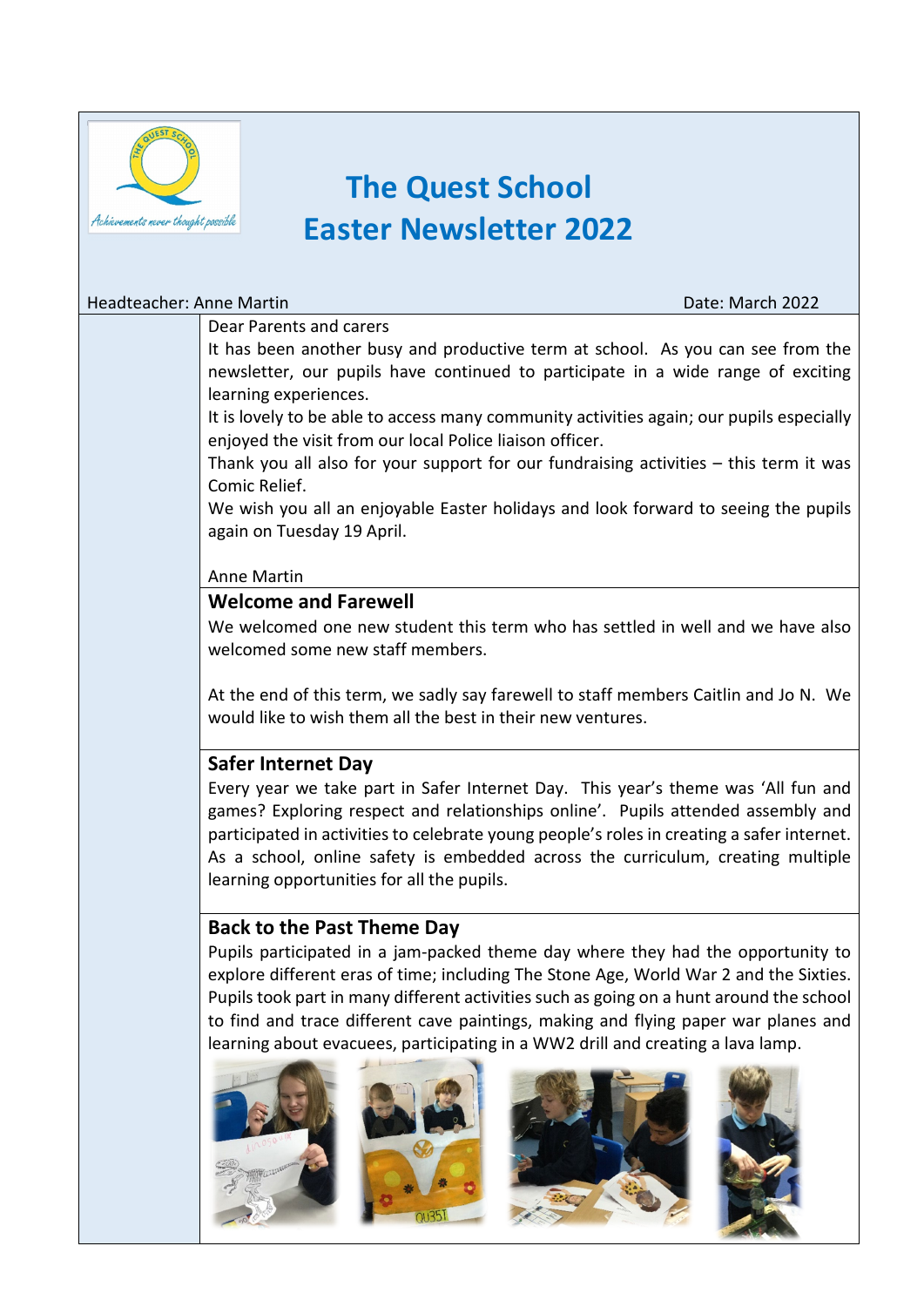# **Life Skills**

Here at Quest, we value the importance of functional life skills for all our pupils. Our sixth form pupils go on a weekly shopping trip to buy items for cooking and sometimes visit Costa to work on skills such as exchanging money, waiting in queues and social interactions in the community.



#### **Comic Relief – Red Nose Day**

Staff and pupils celebrated Red Nose Day and helped to raise money for Comic Relief. We raised £198, which will go to help people live free from poverty, violence and discrimination. This also includes funding organisations that are supporting people in the Ukraine and those attempting to cross the border. Pupils took part in various sports activities and were able to buy delicious





treats at a bake sale! Thank you for all your contributions.





# **Special Visit**

On Friday 25<sup>th</sup> March, the pupils had a special visit from Kent Police. The officers talked about what they do and how they may support our pupils in the community. The pupils had the opportunity to explore the police car, try on police uniform and also see the flashing lights and listen to the sirens!